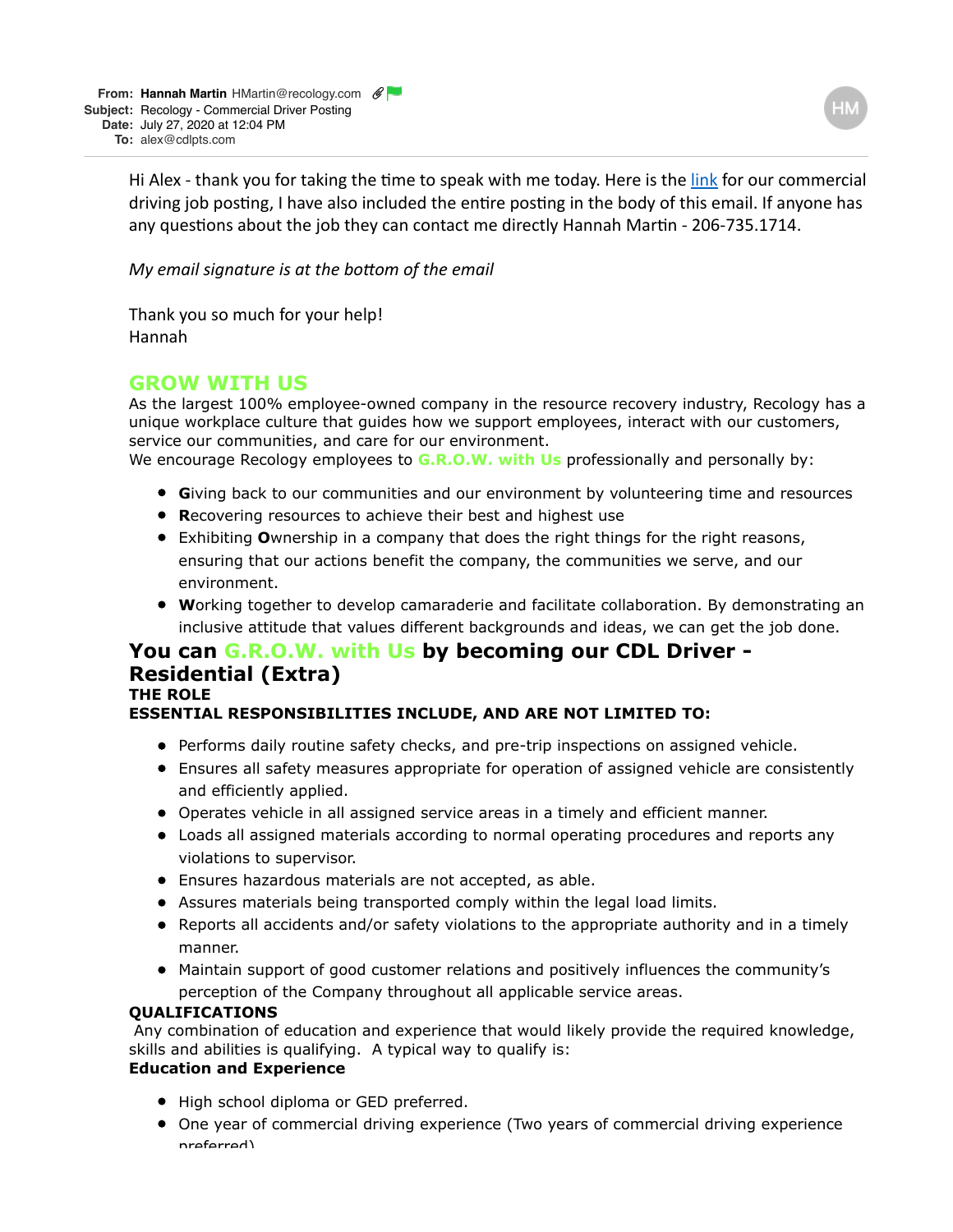```
p_1crencup_1
```
• Valid Class B Driver's License.

**IDEAL CANDIDATE -** *The qualifications listed are typical of the knowledge, skills, and abilities of successful employees within this classification.*

**Knowledge of:**

- Principles and practices of job site safety, potential job hazards, and state and local regulations including applicable waste regulation.
- Basic computer programs.

# **Skill and/or Ability to:**

- Ability to perform continuous physical exertions such as repetitive lifting, pushing, and pulling receptacles as part of a rigorous daily routine.
- Ability to mount and dismount the truck.
- Ability to perform pre and post trip vehicle inspections.
- Ability to work nights, weekends and/or holidays.
- Ability to work in all weather extremes including extreme hot or cold, wet or dry conditions.
- Ability to promote the WASTE ZERO philosophy by making the best and highest use of all resources
- Work under pressure, handle stressful situations and maintain flexibility.
- Ability to maintain high levels of activity or productivity; operating with effectiveness, and determination over extended periods of time.
- Ability to understand safety rules, operating and maintenance instructions, and procedure manuals.
- Consistently build knowledge and expertise about current job.
- Ability to communicate effectively with peers, supervisors and customers. Ability to communicate on a twoway radio or similar device.

# **RECOLOGY OFFERS:**

- an ecologically innovative company that finds and mentors people committed to protecting the environment and sustaining our communities.
- the largest employee owned resource recovery company in the industry with terrific benefits to help you prosper.
- a creative and caring culture that values community, diversity, altruism, accountability, collaboration, and learning by doing.
- an inspired company mission driven to use and return resources to their best and highest use through the practice of the 4R's: Reduce, Re-use, Recycle, and Recologize.
- distinct professional challenges to connect with, care for, and grow community that sees a world without waste.

# **RECOLOGY BENEFITS MAY INCLUDE:**

- Paid time off and paid holidays.
- Health and wellness benefits including medical, dental, and vision.
- Retirement plans (Employee Stock Ownership Plan, 401(k) with match).
- Annual wellness incentives.
- Employee Assistance Program (EAP).
- Educational assistance.
- Commuting benefits.
- Employee referral program.

**SUPPLEMENTAL INFORMATION**